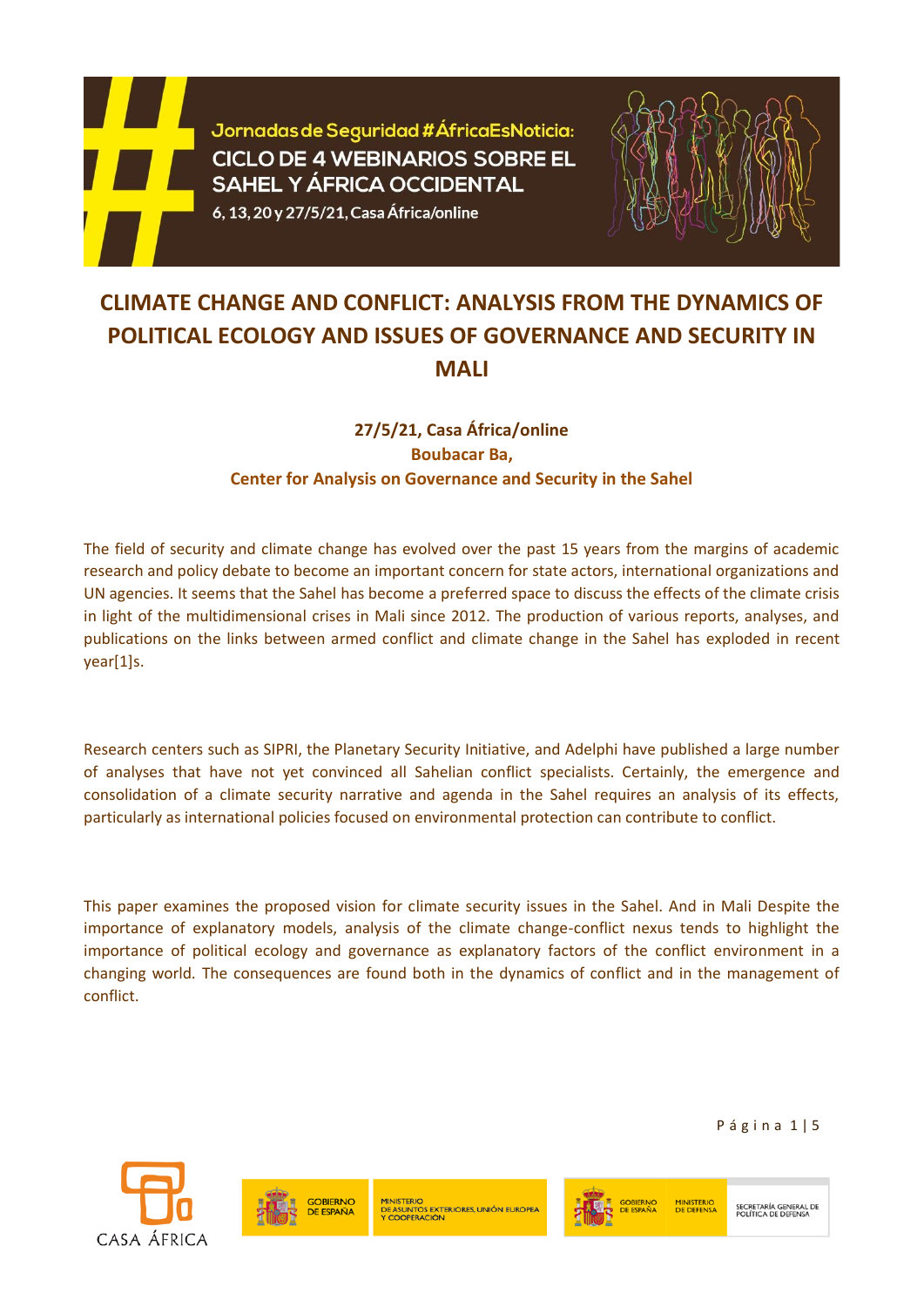



**I. Presentation of the Central Niger Delta in the Mopti region and the dynamics of climate change and conflict**

The Central Niger Delta is a large wetland area in West Africa; the land tenure system is based on the DINA of MACINA in the 19th century. Four dominant production systems: pastoral, agricultural, fishing and forestry; The population of the Delta is dominated by the Fulani with a multi-ethnic mix (Bozos, Bambaras, Markas, etc.); The system remains a reference in terms of its organization. The customary and emerging management methods have evolved and changed over time. Over the course of history and under the pressure or conquests of empires and kingdoms, other groups have arrived and settled in the great flood plain of the Delta - or on its riparian zones (Brehima Kassibo 1994). Each of these groups has found its place by engaging in specific livelihood strategies (Claude Fay 1995).

There are various factors that trigger conflicts:

- The first is the policy of agricultural legislation that disadvantages pastoralism and the second is the continued margination of pastoralists;

- The second factor is poor governance, corruption and lack of trust in state institutions;

- The third factor is the transformation of bourgoutieres into rice fields and the blocking of animal passageways;

- The fourth factor is related to land conflicts. Farmers and pastoralists pay traditional chiefs, officials and judges to support their causes.

## **II. The theory of climate change and conflict risks**

Climate change is unquestionably among the most important global issues of the 21st century. Global climate change is causing drought and desertification, which in turn is causing resource scarcity. This scarcity of

P á g i n a 2 | 5





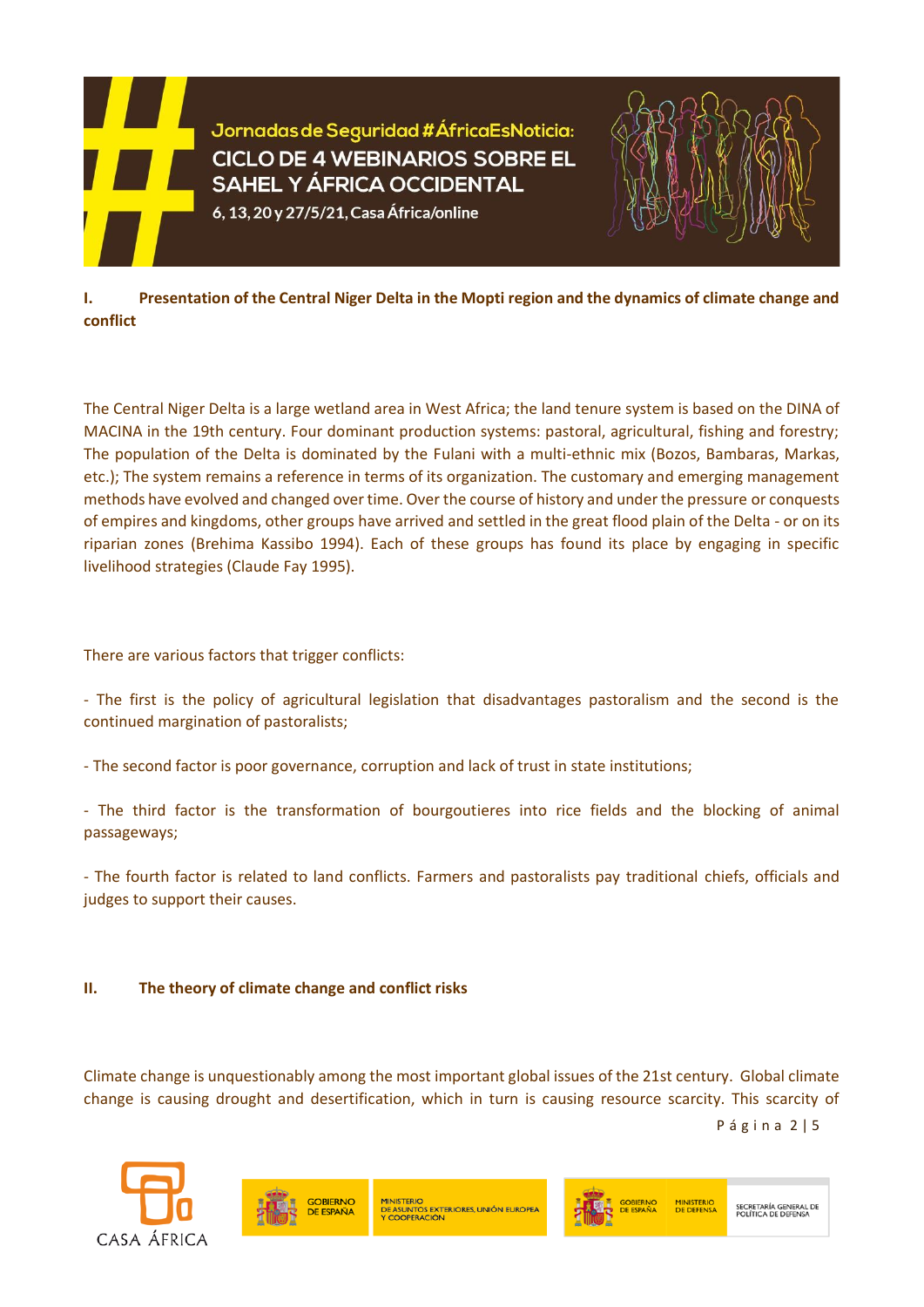## Jornadas de Seguridad #ÁfricaEsNoticia: **CICLO DE 4 WEBINARIOS SOBRE EL SAHEL Y ÁFRICA OCCIDENTAL**

6, 13, 20 y 27/5/21, Casa África/online



resources pushes people to migrate, which generates new conflicts or fuels latent conflicts (Thomas Homer-Dixon). Conflicts are interactions between political, environmental and economic factors (Tor Arve Benjaminsen). It should be noted that Thomas Homer-Dixon's theory in the 1990s mentions overexploitation, degradation or scarcity of natural resources as a cause of conflict. This approach asserts that climate change would cause population movements, socio-economic tensions, pressure on socio-political systems of conflict resolution and, most importantly, lead to violent conflict.

Climate change scenarios for the Sahel vary and are uncertain, but the most common prediction is that there will be progressively drier conditions with more erratic rainfall. In Mali, previous years (1973 and 1984) have been marked by droughts. The years 2005 and 2012 were marked by floods. According to several sources, climate change is not a direct cause of conflict. The various conventional land conflicts have not disrupted society and fostered serious social antagonisms. According to some, an increase in violent conflicts over scarce resources is also to be expected.

In the study conducted by Tor Arve Benjaminsen et al[2] there are two complementary analytical approaches

The first is the collection and analysis of judicial data on land use conflicts, 1992-2009, from the regional court of appeal in Mopti. A comparison of the conflict data with statistics on climatic conditions contemporary land use conflicts lends little substance to claims that climate variability is an important factor in these conflicts. Second, we conducted a qualitative analysis of one of the many land use conflicts in the region. Again, we find that factors other than those directly related to environmental conditions and resource scarcity dominate. Plausible explanations for the violent conflict are underpinned by several structural factors, including: agricultural encroachment that has impeded the mobility of herders and livestock; opportunistic behavior of rural actors as a consequence of a growing policy vacuum; and corruption and rent-seeking among government officials.

P á g i n a 3 | 5 Other studies conducted by Tor Benjaminsen and Boubacar BA[3] in the Seno (a flooded area in the Mopti region) have shown that jihadist groups have taken control of certain socio-ecological entities. The political ecology approach helps explain the current situation. By focusing on the micro-politics of two land-use





**MINISTERIO** ENIO<br>INTOS EXTERIORES, UNIÓN EUROPEA

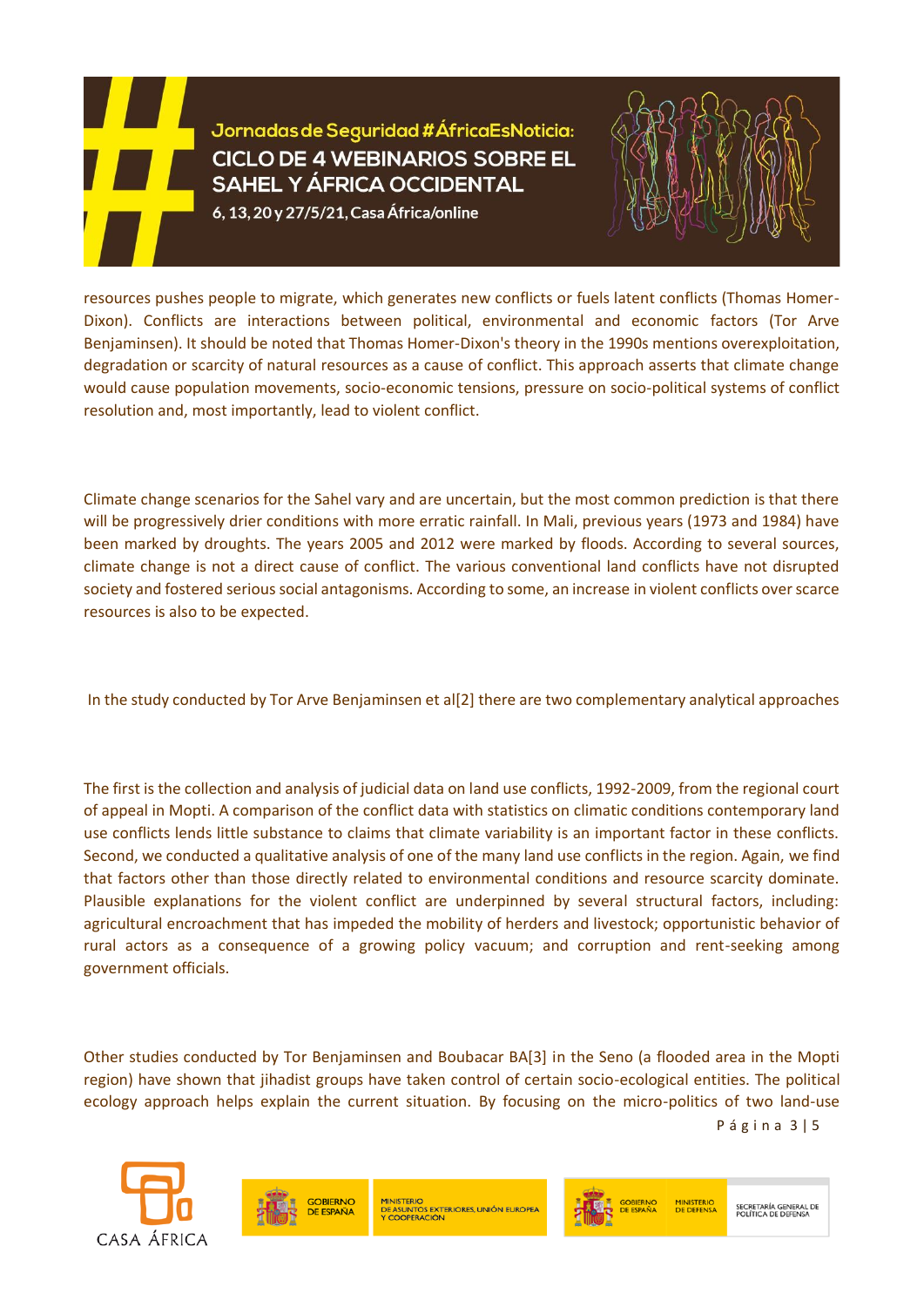Jornadas de Seguridad #ÁfricaEsNoticia: **CICLO DE 4 WEBINARIOS SOBRE EL SAHEL Y ÁFRICA OCCIDENTAL** 

6, 13, 20 y 27/5/21, Casa África/online



conflicts, we see how these conflicts are affected by jihadist expansion (the case of the conflict between the Peul and the Dogon in Sari (Dinangourou commune - Koro circle, Mopti region). The analysis allows us to explain the peasant (or pastoral) logic behind the jihadist expansion. Another example concerns the violent clashes between Fulani and Dogon that have recently intensified on the Seno plains in central Mali[4].

The climate-conflict nexus narrative permeates the strategies of technical and financial partners to address the root causes of insecurity and conflict in the Sahel. Yet false assumptions about this link can lead to poor approaches. In some cases, environmental protection programs can have a negative impact and contribute to the exacerbation, rather than the mitigation, of conflict and terrorism.

**Conclusion and Recommendations:** 

It is important to enhance context sensitivity with qualitative studies that allow for the contextualization and socio-political nuances that are necessary to capture the complex interaction between climate variability and conflict escalation. Conditions for success stories need to be explored. Environmental protection programs must keep in mind that the priority is not availability but accessibility, distribution, and politics. There is also a need to improve governance frameworks governing access to natural resources that are essential to address environmental and societal factors. Violent entrepreneurs or armed groups in central Mali such as the AQIMaffiliated Katiba Macina or the Islamic State-affiliated Dawlatoul Islamia capitalize on the grievances of rural populations who feel mistreated, marginalized, dispossessed, and disenfranchised from decision-making regarding the use and allocation of natural resources.

[1] Bruno Charbonneau et Tatiana Smirnova : La sécurité climatique au Sahel : pour qui et pour quoi ? Bulletin Franco Paix Vol. 6, n°6 Juin 2021

[2] Tor A Benjaminsen, Koffi Alinon, Halvard Buhaug and Jill Tove Buseth: Does climate change drive land-use conflicts in the Sahel? Journal of Peace Research, 2012

P á g i n a 4 | 5





MINISTERIO<br>DE ASUNTOS EXTERIORES, UNIÓN EUROPEA<br>Y COOPERACIÓN



SECRETARÍA GENERAL DE<br>POLÍTICA DE DEFENSA